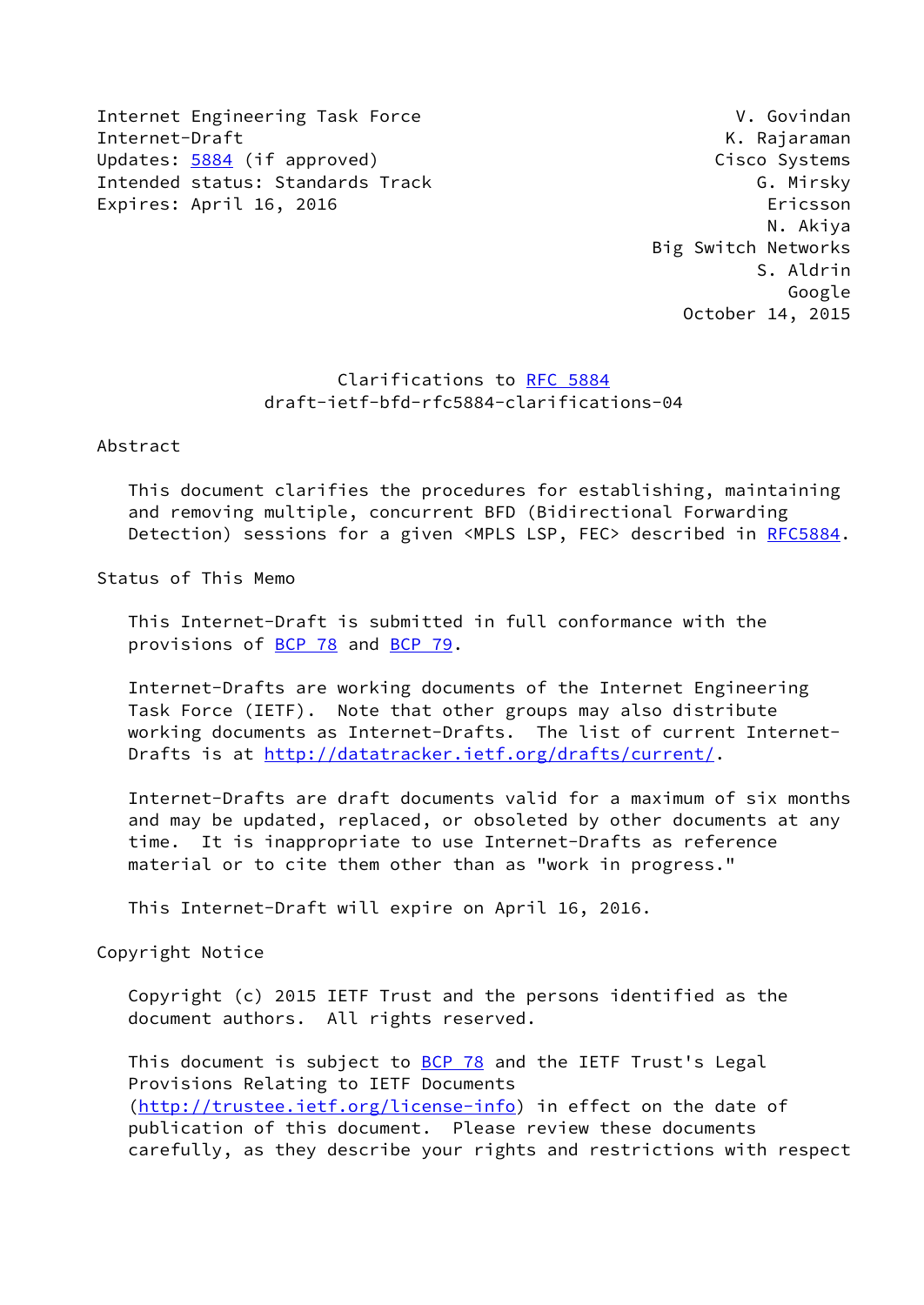<span id="page-1-1"></span>Govindan, et al. Expires April 16, 2016 [Page 1]

 to this document. Code Components extracted from this document must include Simplified BSD License text as described in Section 4.e of the Trust Legal Provisions and are provided without warranty as described in the Simplified BSD License.

## Table of Contents

| <u>1</u> . Background <u>2</u>                                                                          |                          |
|---------------------------------------------------------------------------------------------------------|--------------------------|
| 1.1. Requirements Language $\frac{2}{3}$                                                                |                          |
| 2. Theory of Operation $\cdots$ $\cdots$ $\cdots$ $\cdots$ $\cdots$ $\cdots$ $\cdots$ $\cdots$ $\cdots$ | $\overline{\mathbf{3}}$  |
| $2.1.$ Procedures for establishment of multiple BFD sessions $\ldots$                                   | $\overline{\mathbf{3}}$  |
| 2.2. Procedures for maintenance of multiple BFD sessions $\ldots$                                       | $\frac{4}{1}$            |
| 2.3. Procedures for removing BFD sessions at the egress LSR .                                           | $\overline{4}$           |
| 2.4. Changing discriminators for a BFD session $5$                                                      |                          |
|                                                                                                         | $\frac{5}{2}$            |
| 4.                                                                                                      |                          |
| 5.                                                                                                      | $\overline{\phantom{0}}$ |
|                                                                                                         | $\overline{\phantom{0}}$ |
|                                                                                                         | <u>6</u>                 |
|                                                                                                         | 6                        |
|                                                                                                         |                          |

## <span id="page-1-0"></span>[1](#page-1-0). Background

 [RFC5884] defines the procedures to bootstrap and maintain BFD sessions for a <MPLS FEC, LSP> using LSP ping. While [Section](https://datatracker.ietf.org/doc/pdf/rfc5884#section-4) 4 of  [\[RFC5884\]](https://datatracker.ietf.org/doc/pdf/rfc5884#section-4) specifies that multiple BFD sessions can be established for a <MPLS FEC, LSP> tuple, the procedures to bootstrap and maintain multiple BFD sessions concurrently over a <MPLS FEC, LSP> are not clearly specified. Additionally, the procedures of removing BFD sessions bootstrapped on the egress LSR are unclear. This document provides those clarifications without deviating from the principles outlined in [\[RFC5884](https://datatracker.ietf.org/doc/pdf/rfc5884)].

 The ability for an ingress LSR to establish multiple BFD sessions for a <MPLS FEC, LSP> tuple is useful in scenarios such as Segment Routing based LSPs or LSPs having Equal-Cost Multipath (ECMP). The process used by the ingress LSR to determine the number of BFD session(s) to be bootstrapped for a <MPLS FEC, LSP> tuple and the mechanism of constructing those session(s) are outside the scope of this document.

## <span id="page-1-2"></span>[1.1](#page-1-2). Requirements Language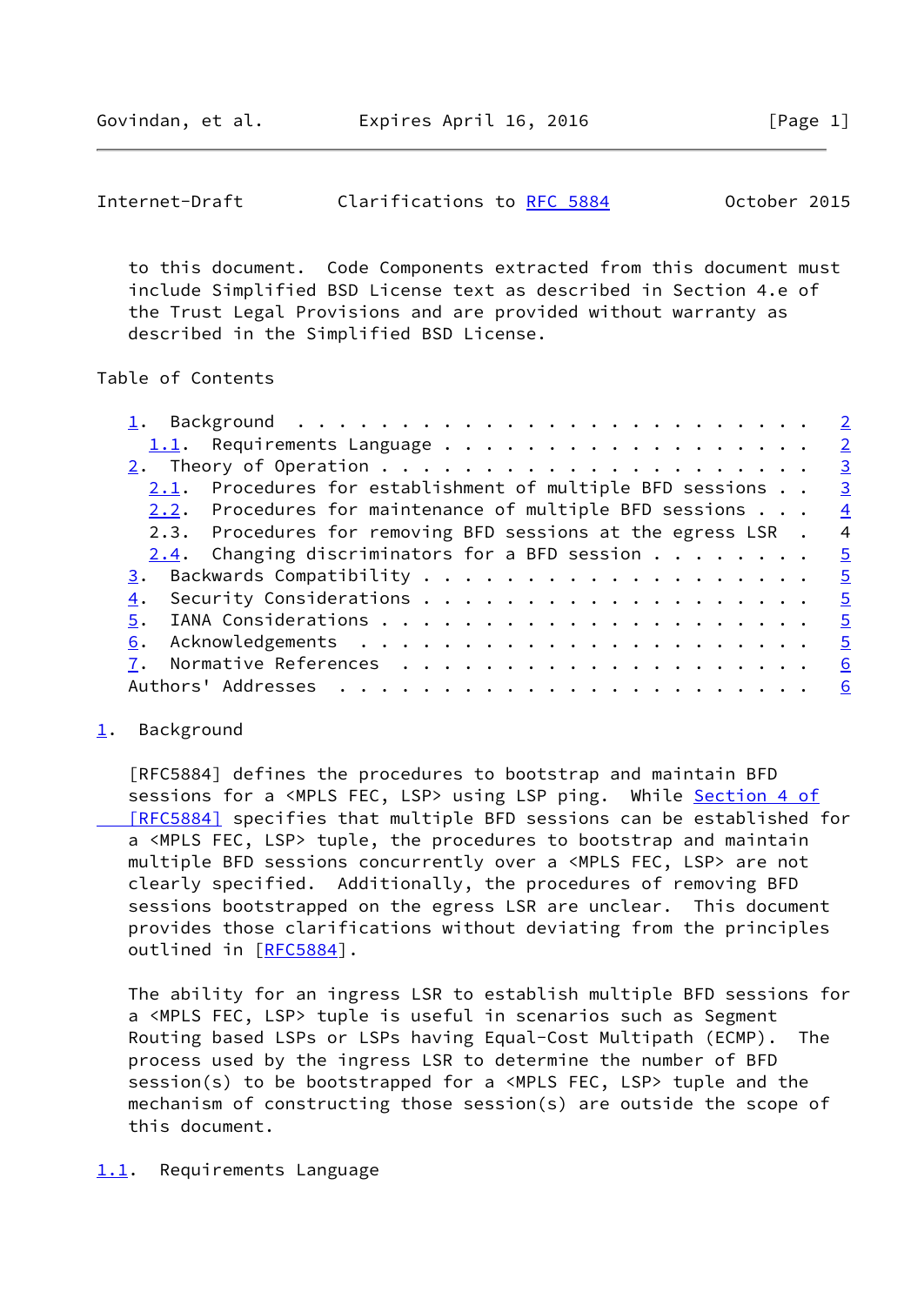The key words "MUST", "MUST NOT", "REQUIRED", "SHALL", "SHALL NOT", "SHOULD", "SHOULD NOT", "RECOMMENDED", "NOT RECOMMENDED", "MAY", and "OPTIONAL" in this document are to be interpreted as described in [\[RFC2119](https://datatracker.ietf.org/doc/pdf/rfc2119)].

| Govindan, et al. | Expires April 16, 2016 | [Page 2] |
|------------------|------------------------|----------|
|                  |                        |          |

<span id="page-2-1"></span>Internet-Draft Clarifications to [RFC 5884](https://datatracker.ietf.org/doc/pdf/rfc5884) October 2015

<span id="page-2-0"></span>[2](#page-2-0). Theory of Operation

<span id="page-2-2"></span>[2.1](#page-2-2). Procedures for establishment of multiple BFD sessions

Section [4 of \[RFC5884\]](https://datatracker.ietf.org/doc/pdf/rfc5884#section-4) specifies the procedure for bootstrapping BFD sessions using LSP ping. It further states that "a BFD session SHOULD be established for each alternate path that is discovered". This requirement has been the source of some ambiguity as the procedures of establishing concurrent, multiple sessions have not been explicitly specified. This ambiguity can also be attributed in part to the text in Section [7 of \[RFC5884\]](https://datatracker.ietf.org/doc/pdf/rfc5884#section-7) forbidding either end to change local discriminator values in BFD control packets after the session reaches the UP state. The following procedures are described to clarify the ambiguity based on the interpretation of the authors's reading of the referenced sections:

At the ingress LSR:

 MPLS LSP ping can be used to bootstrap multiple BFD sessions for a given <MPLS FEC, LSP>. Each LSP ping MUST carry a different discriminator value in the BFD discriminator TLV [\[RFC4379](https://datatracker.ietf.org/doc/pdf/rfc4379)].

The egress LSR needs to perform the following:

 If the validation of the FEC in the MPLS Echo request message succeeds, check the discriminator specified in the BFD discriminator TLV of the MPLS Echo request. If there is no local session that corresponds to the (remote) discriminator received in the MPLS Echo request, a new session is bootstrapped and a local discriminator is allocated. The validation of a FEC is a necessary condition to be satisfied to create a new BFD session at the egress LSR. However, the policy or procedure if any, to be applied by the egress LSR before allowing a new BFD session to be created is outside the scope of this document. Such policies or procedures could consider availability of system resources before allowing a session to be created. When the egress LSR disallows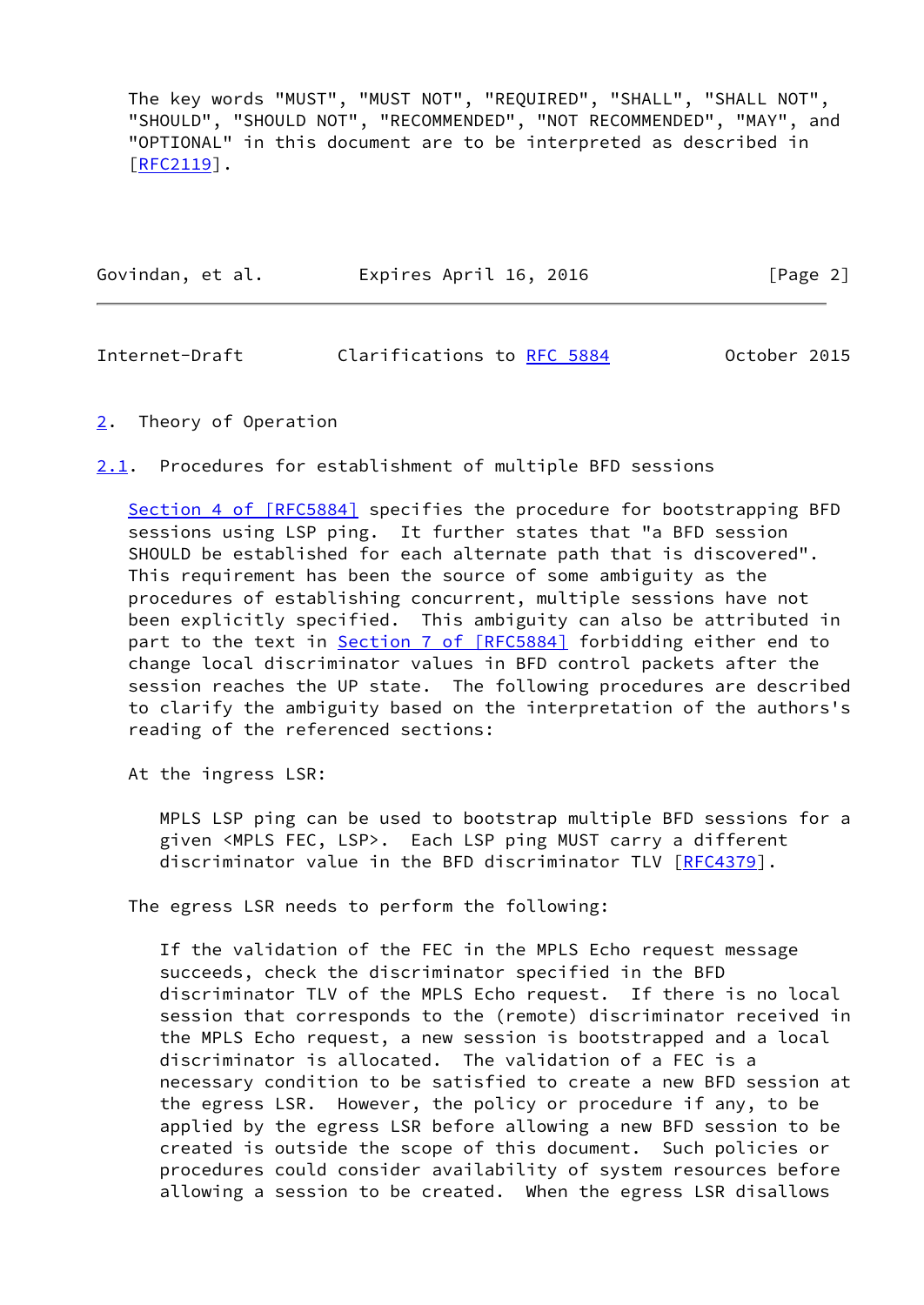the creation of a BFD session due to policy, it MUST drop the MPLS Echo request message.

 Ensure the uniqueness of the <MPLS FEC, LSP, Remote Discriminiator> tuple.

 Except for the clarification mentioned above, the remaining procedures ofBFD session establishment are as specified in Sections  $4-6$  $4-6$  of  $[REC5884]$ .

Govindan, et al. Expires April 16, 2016 [Page 3]

<span id="page-3-1"></span>Internet-Draft Clarifications to [RFC 5884](https://datatracker.ietf.org/doc/pdf/rfc5884) 0ctober 2015

<span id="page-3-0"></span>[2.2](#page-3-0). Procedures for maintenance of multiple BFD sessions

 Both the ingress LSR and egress LSR use the YourDiscriminator of the received BFD packet to demultiplex BFD sessions.

<span id="page-3-2"></span>[2.3](#page-3-2). Procedures for removing BFD sessions at the egress LSR

 [RFC5884] does not specify an explicit procedure for deleting BFD sessions. The procedure for removing a BFD session established by an out-of-band discriminator exchange using the MPLS LSP ping can improve resource management (like memory etc.) especially in scenarios involving thousands or more of such sessions. A few observations are made here:

 The BFD session MAY be removed in the egress LSR if the BFD session transitions from UP to DOWN. This can either be done immediately after the BFD session transitions from UP to DOWN or after the expiry of a configurable timer started after the BFD session state transitions from UP to DOWN at the egress LSR to reduce flapping by adding hysteresis.

 The BFD session on the egress LSR MAY be removed by the ingress LSR by using the BFD diagnostic code AdminDown(7) as specified in [[RFC5880\]](https://datatracker.ietf.org/doc/pdf/rfc5880). When the ingress LSR wants to remove a session without triggering any state change at the egress, it MAY transmit BFD packets indicating the State as  $Down(1)$ , diagnostic code AdminDown(7) detectMultiplier number of times. Upon receiving such a packet, the egress LSR MAY remove the BFD session, without triggering a change of state.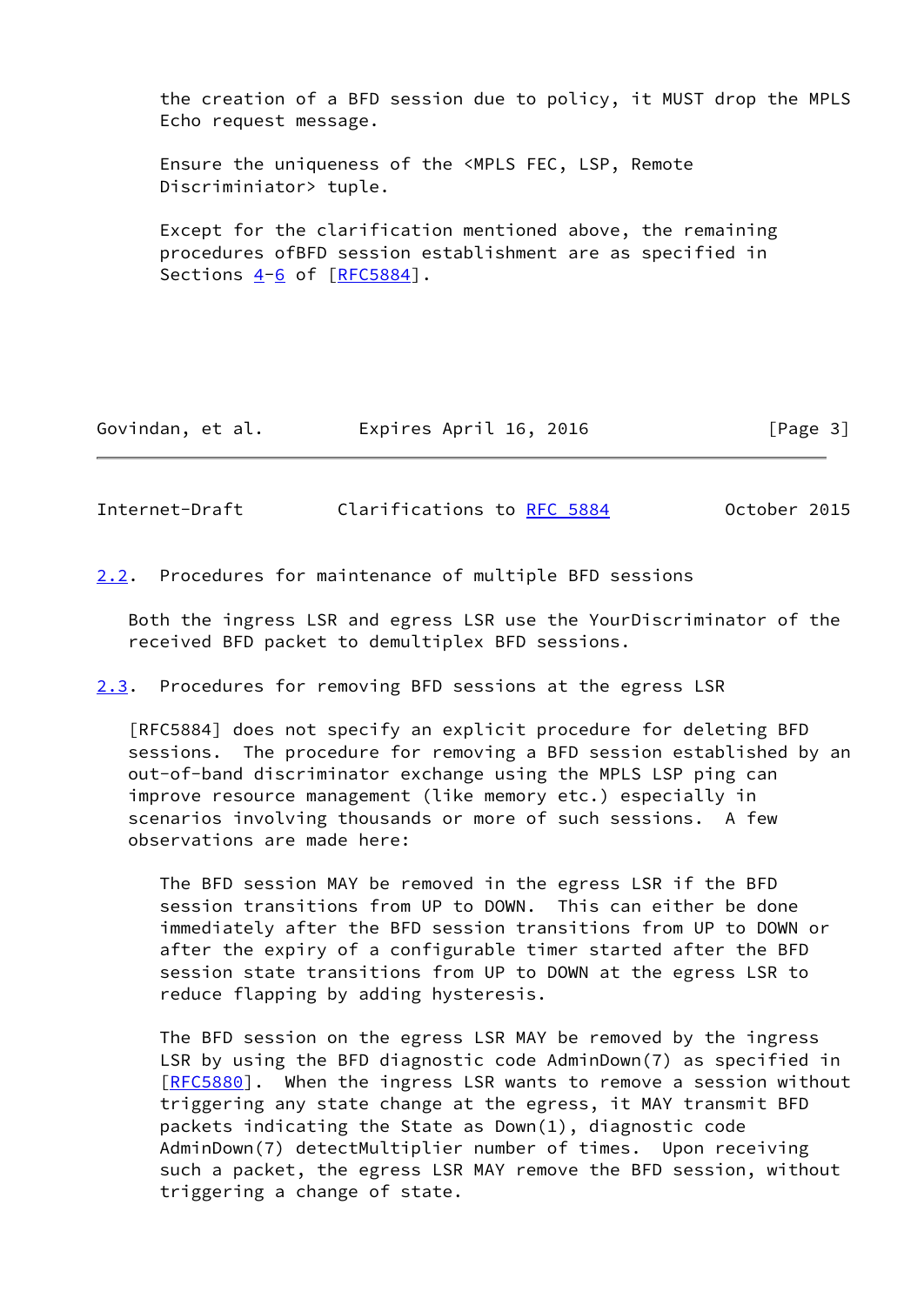The procedures to be followed at the egress LSR when BFD session(s) remain in the DOWN state for a significant amount of time is a local matter. Such procedures are outside the scope of this document.

 All BFD sessions established with the FEC MUST be removed automatically if the FEC is removed.

 The egress MUST use the discriminators exchanged when the session was brought UP, to indicate any session state change to the ingress. The egress SHOULD reset this to zero after transmitting bfd.detectMult number of packets if the BFD session transitions to DOWN state.

Govindan, et al. **Expires April 16, 2016** [Page 4]

<span id="page-4-1"></span>Internet-Draft Clarifications to [RFC 5884](https://datatracker.ietf.org/doc/pdf/rfc5884) October 2015

<span id="page-4-0"></span>[2.4](#page-4-0). Changing discriminators for a BFD session

 The discriminators of a BFD session established over an MPLS LSP cannot be changed when it is in UP state. The BFD session could be removed after a graceful transition to AdminDown state using the BFD diagnostic code AdminDown. A new session could be established with a different discriminator. The initiation of the transition from the Up to Down state can be done either by the ingress LSR or the egress LSR.

<span id="page-4-2"></span>[3](#page-4-2). Backwards Compatibility

 The procedures clarified by this document are fully backward compatible with an existing implementation of [[RFC5884](https://datatracker.ietf.org/doc/pdf/rfc5884)]. While the capability to bootstrap and maintain multiple BFD sessions may not be present in current implementations, the procedures outlined by this document can be implemented as a software upgrade without affecting existing sessions. In particular, the egress LSR needs to support multiple BFD sessions per <MPLS FEC, LSP> before the ingress LSR is upgraded.

<span id="page-4-3"></span>[4](#page-4-3). Security Considerations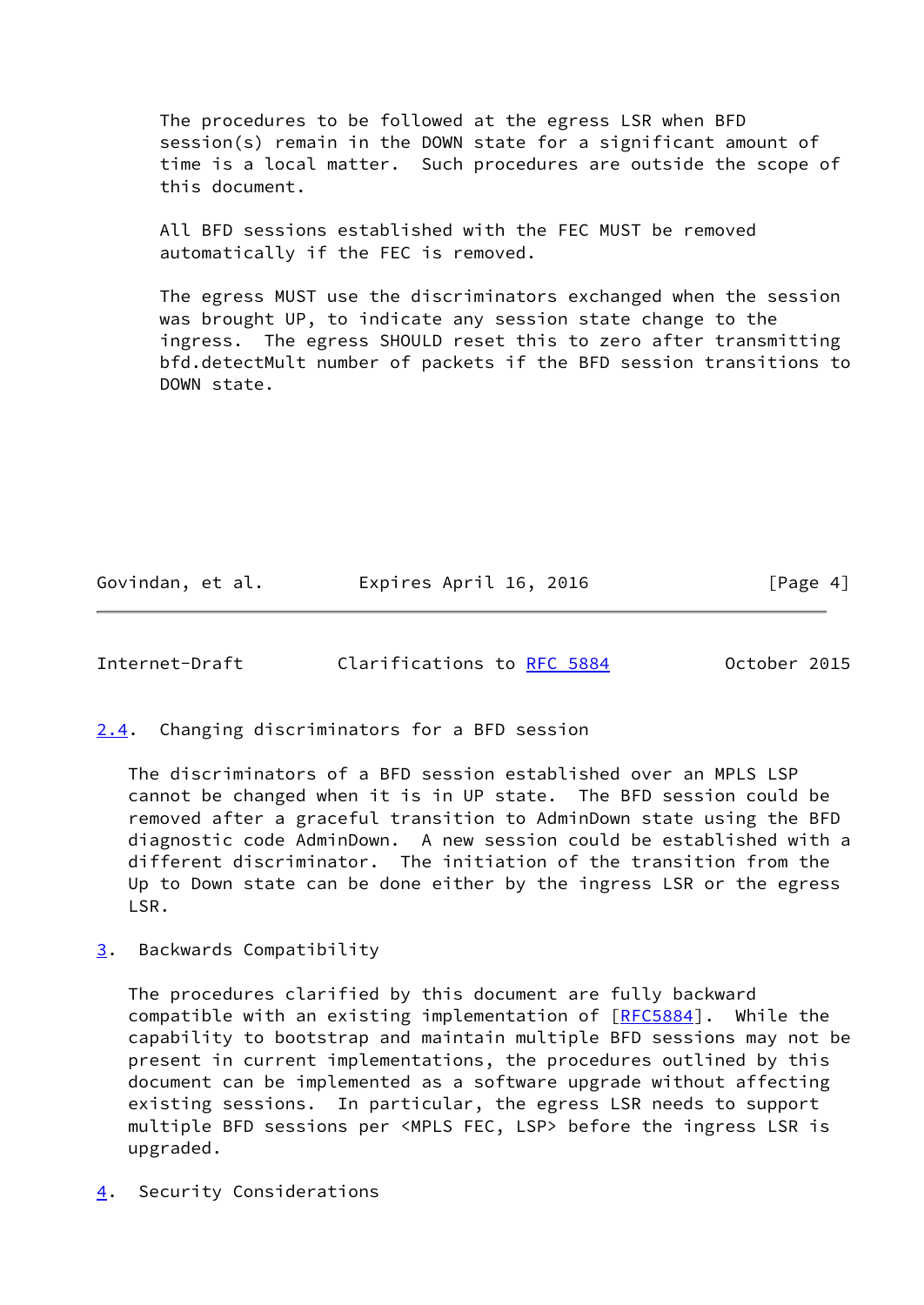This document clarifies the mechanism to bootstrap multiple BFD sessions per <MPLS FEC, LSP>. BFD sessions, naturally, use system and network resources. More BFD sessions means more resources will be used. It is highly important to ensure only minimum number of BFD sessions are provisioned per FEC, and bootstrapped BFD sessions are properly deleted when no longer required. Additionally security measures described in [[RFC4379](https://datatracker.ietf.org/doc/pdf/rfc4379)] and [\[RFC5884](https://datatracker.ietf.org/doc/pdf/rfc5884)] are to be followed.

<span id="page-5-0"></span>[5](#page-5-0). IANA Considerations

This document does not make any requests to IANA.

<span id="page-5-1"></span>[6](#page-5-1). Acknowledgements

 The authors would like to thank Marc Binderberger for performing thorough reviews and providing valuable suggestions.

 The authors would like to thank Mudigonda Mallik, Rajaguru Veluchamy and Carlos Pignataro of Cisco Systems for their review comments.

 The authors would like to thank Alvaro Retana and Scott Bradner for their review comments.

| Govindan, et al. | Expires April 16, 2016 | [Page 5] |
|------------------|------------------------|----------|
|                  |                        |          |

<span id="page-5-3"></span>

| Internet-Draft | Clarifications to RFC 5884 |  |  | October 2015 |  |
|----------------|----------------------------|--|--|--------------|--|
|----------------|----------------------------|--|--|--------------|--|

#### <span id="page-5-2"></span>[7](#page-5-2). Normative References

- [RFC2119] Bradner, S., "Key words for use in RFCs to Indicate Requirement Levels", [BCP 14](https://datatracker.ietf.org/doc/pdf/bcp14), [RFC 2119](https://datatracker.ietf.org/doc/pdf/rfc2119), DOI 10.17487/RFC2119, March 1997, <<http://www.rfc-editor.org/info/rfc2119>>.
- [RFC4379] Kompella, K. and G. Swallow, "Detecting Multi-Protocol Label Switched (MPLS) Data Plane Failures", [RFC 4379,](https://datatracker.ietf.org/doc/pdf/rfc4379) DOI 10.17487/RFC4379, February 2006, <<http://www.rfc-editor.org/info/rfc4379>>.
- [RFC5880] Katz, D. and D. Ward, "Bidirectional Forwarding Detection (BFD)", [RFC 5880,](https://datatracker.ietf.org/doc/pdf/rfc5880) DOI 10.17487/RFC5880, June 2010, <<http://www.rfc-editor.org/info/rfc5880>>.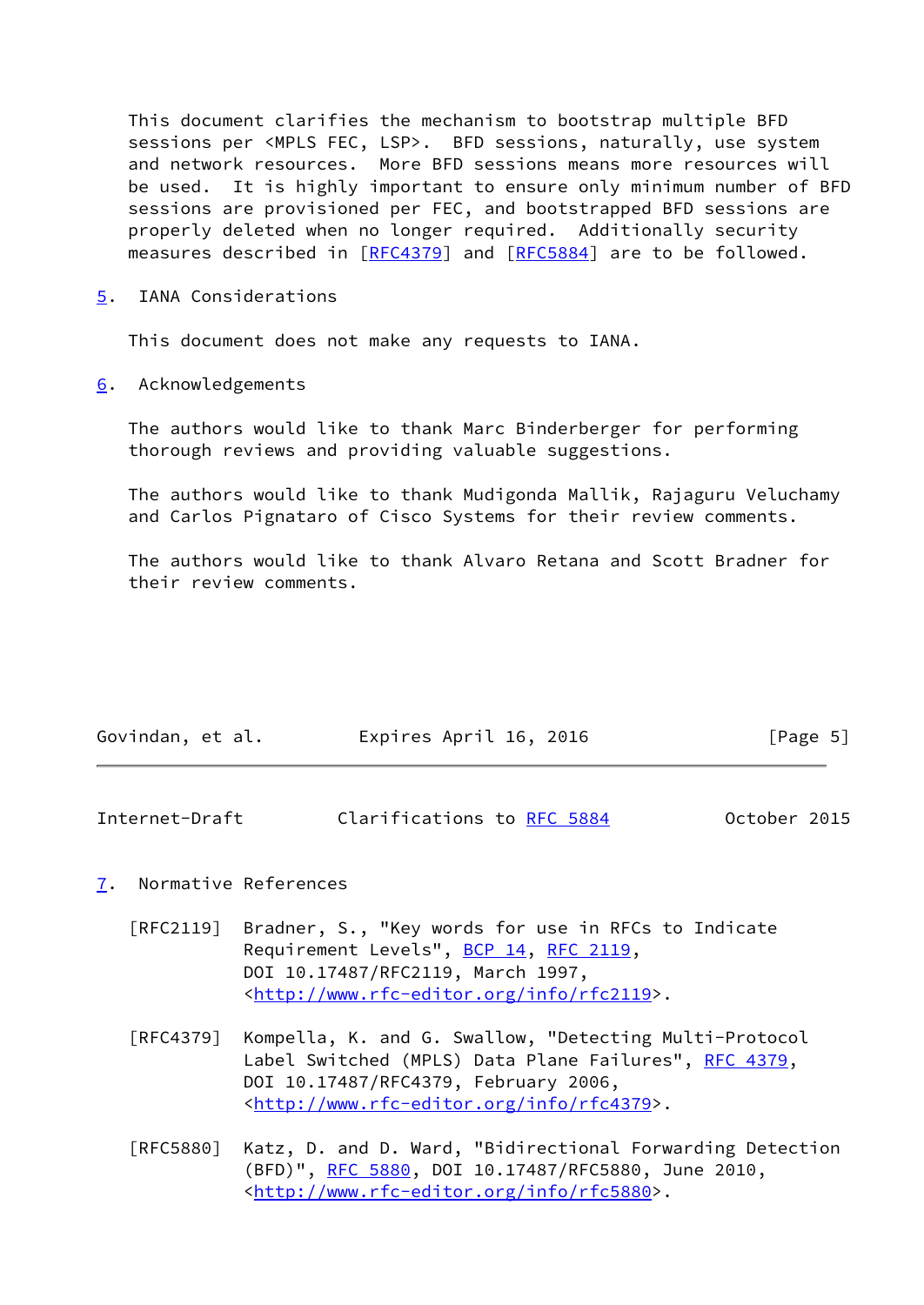[RFC5884] Aggarwal, R., Kompella, K., Nadeau, T., and G. Swallow, "Bidirectional Forwarding Detection (BFD) for MPLS Label Switched Paths (LSPs)", [RFC 5884,](https://datatracker.ietf.org/doc/pdf/rfc5884) DOI 10.17487/RFC5884, June 2010, <<http://www.rfc-editor.org/info/rfc5884>>.

Authors' Addresses

 Vengada Prasad Govindan Cisco Systems

Email: venggovi@cisco.com

 Kalyani Rajaraman Cisco Systems

Email: kalyanir@cisco.com

 Gregory Mirsky Ericsson

Email: gregory.mirsky@ericsson.com

 Nobo Akiya Big Switch Networks

Email: nobo.akiya.dev@gmail.com

| Govindan, et al. | Expires April 16, 2016     | [Page 6]     |  |  |
|------------------|----------------------------|--------------|--|--|
| Internet-Draft   | Clarifications to RFC 5884 | October 2015 |  |  |

 Sam Aldrin Google

Email: aldrin.ietf@gmail.com